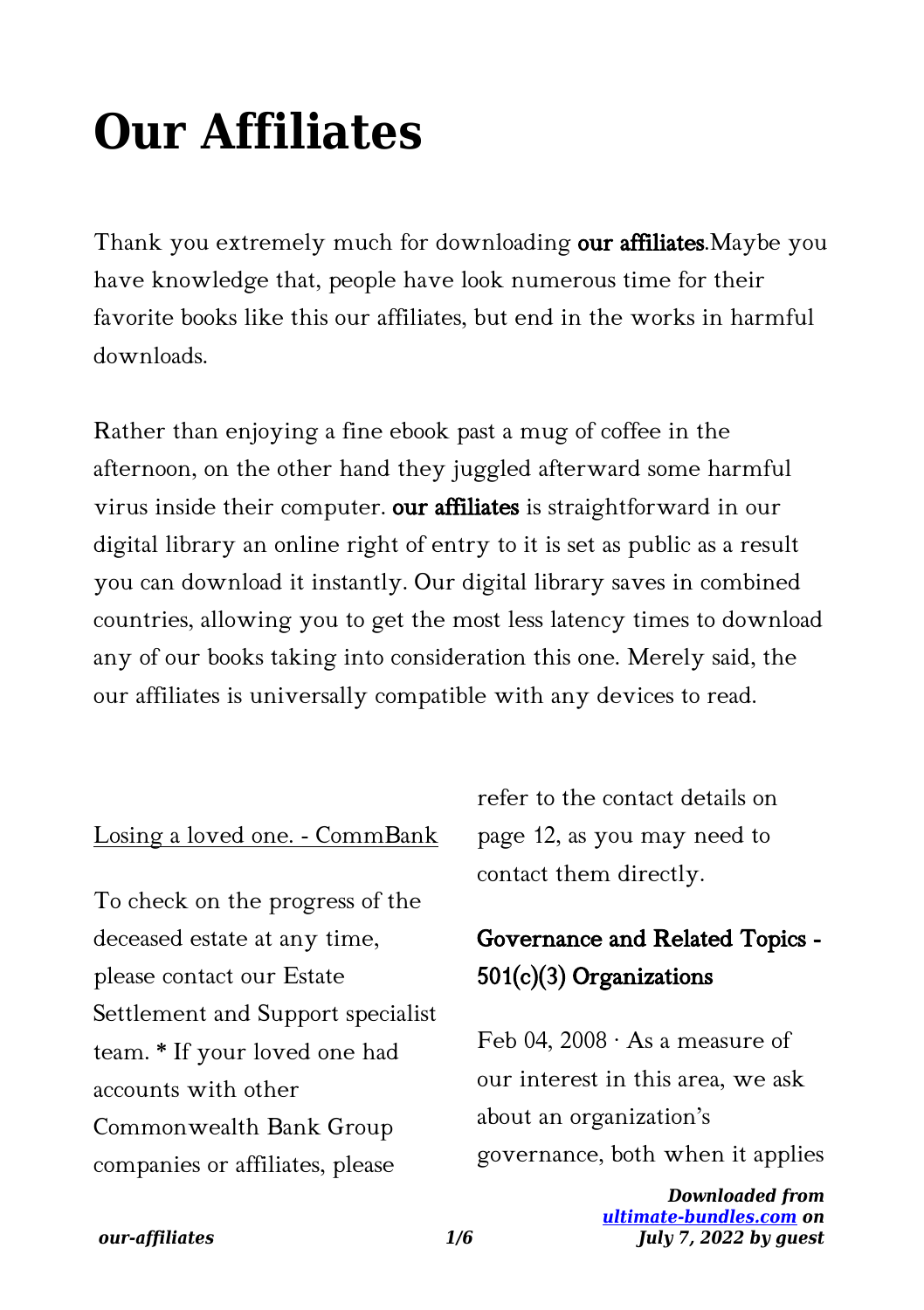for tax-exempt status and then annually as part of the ... If an organization has local chapters, branches, or affiliates, the Internal Revenue Service encourages it to have procedures and policies in place to ensure that the

#### **COMPENSATION**

We set aside 2% of total business volume company wide for Affiliates who master building a team. Our Affiliates are rewarded for generating a minimum of 4 new Customer or Affiliate enrollments each month. Every 4 enrollments in each calendar month will generate (1) share in the Global Bonus Pool. Enrollments Shares 4 1 8 2 12 3 16 4 20 5

#### Oracle Technology Products

access to our online support tools, knowledgebases, and technical support experts. You benefit from • Major product and

technology releases • Technical support • Access to My Oracle Support • Fixes, updates, and critical patch updates created during Premier Support and …

# Replacing Home Health Requests for Anticipated Payment …

Jun 09, 2021 · information contained in this material, nor was the AHA or any of its affiliates, involved in the preparation of this material, or the analysis of information provided in the material. The views and/or positions presented in the material do …

### Medical Device User Fee Small Business Qualification and …

Aug 29, 2017  $\cdot$  If you have any affiliates, you must add their gross receipts or sales to yours, and the total must be no more than \$100 million. 2. More information about the general . 2.

#### Building a Better IP

*Downloaded from [ultimate-bundles.com](https://ultimate-bundles.com) on July 7, 2022 by guest*

#### *our-affiliates 2/6*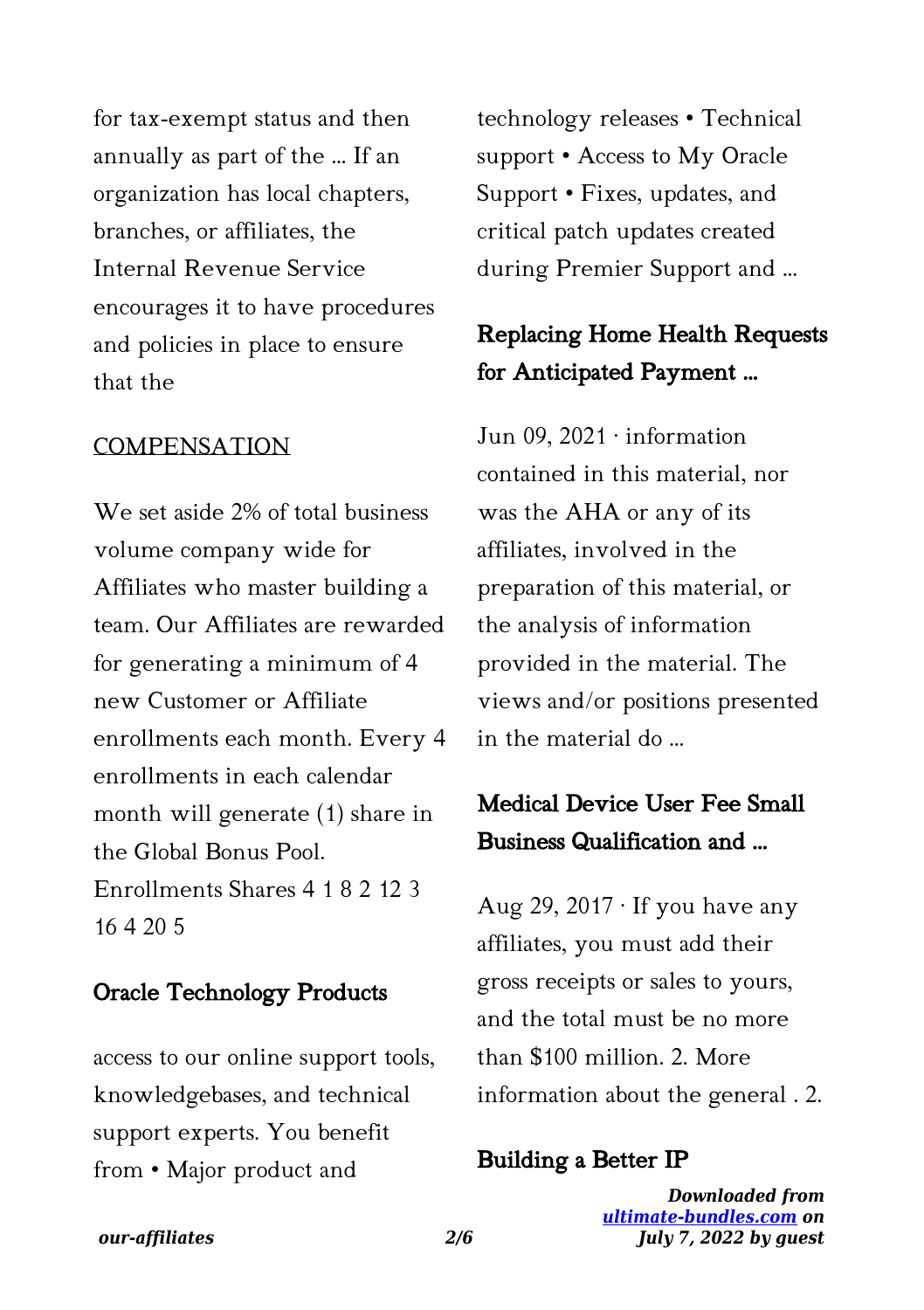the planet, our customers and our company while creating profits for our shareholders. Firmly grounded in The IP Way and our core values, and driven by our corporate strategy and Vision 2030 goals, we are resolute in our pursuit of our vision to be among the most successful, sustainable and responsible companies in the world. OUR CORE VALUES Safety

## Improving third-party risk management | McKinsey

(associates, affiliates, joint ventures) and important fourth parties (sub-contractors). • Segmentation. Segmentation of third parties should be risk-based and refreshed regularly to efficiently allocate resources to relationships posing the highest risk. It should directly tie into a tailored approach for on-going risk monitoring.

# AN1500 Compatibility Guide - Western Digital

AN1500 Compatibility Guide # Brand Chipset Motherboard 1 ASRock Z390 Phantom GAMING 9 2 ASRock Z390 PRO4 3 AMD Promontory X470 ASRock X470 Master SLI

# Rev. 05/21 WHAT DOES TD BANK, N.A. ("TD BANK") DO WITH …

For our affiliates' everyday business purposes– information about your creditworthiness No We Don't Share, Unless You Provide Consent For our affiliates to market to you Yes Yes For nonaffiliates to market to you Yes Yes Questions? Call toll-free at 1-800-252-2551 Rev. 05/21 27820- OTH TD RCS (05/21) To limit our sharing • Call 1-800-252 ...

# Rental Policies and Procedures Sample

*Downloaded from [ultimate-bundles.com](https://ultimate-bundles.com) on July 7, 2022 by guest* the servants of our industry have made the National Apartment Leasing Professional course and designation a reality. We extend

*our-affiliates 3/6*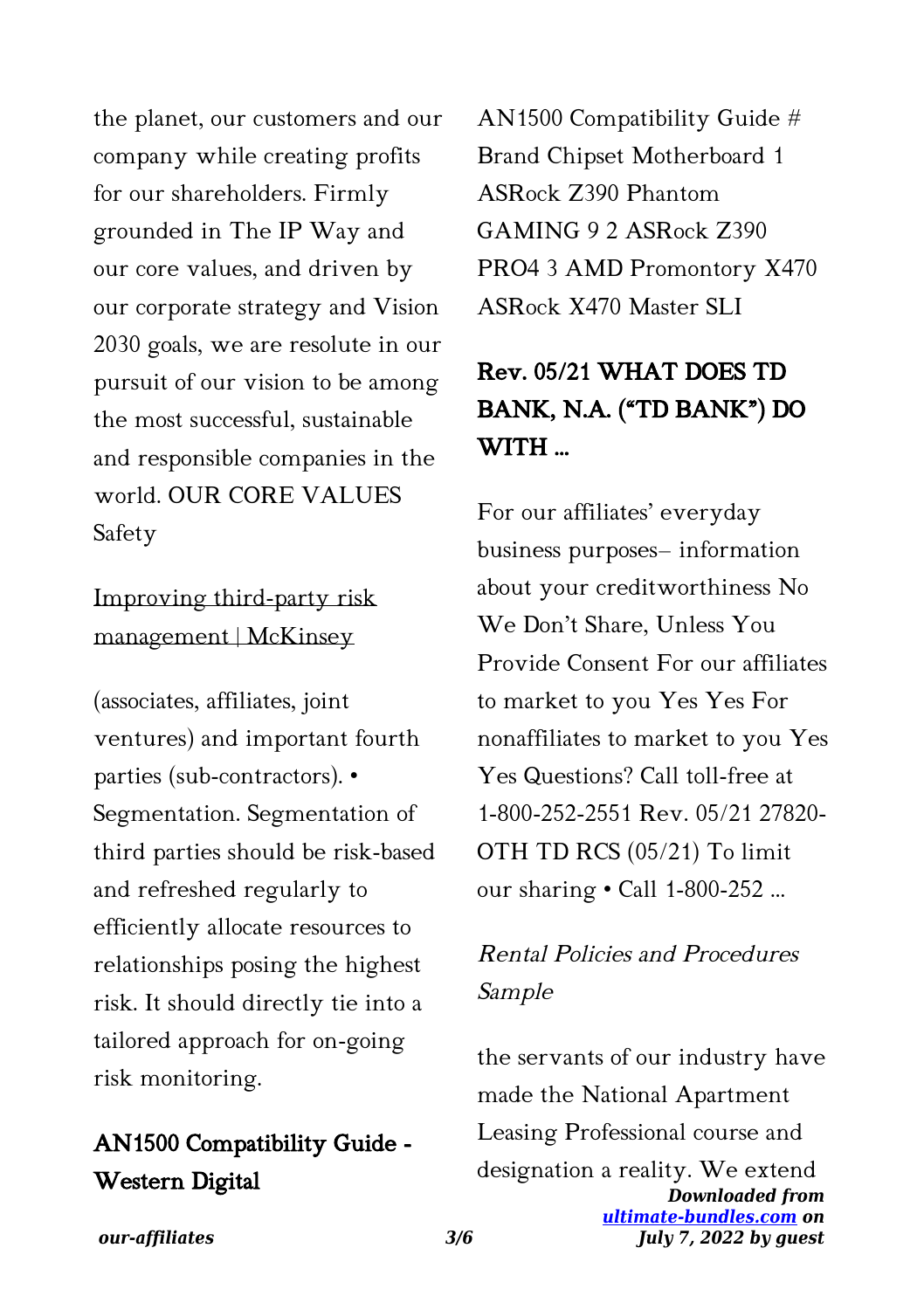our thanks and pledge to maintain the NALP designation as the premier standard apartment industry training program for all Leasing Professionals. Sample

#### As of July 29, 2021

Interim Final Rule on Treatment of Entities with Foreign Affiliates, the consolidated interim final rule implementing updates to the PPP, and the interim final rule for Second Draw PPP Loans. A borrower must certify on the applicable Borrower Application Form that the borrower is eligible to receive a PPP loan. For a First Draw PPP Loan, that

### PERSONAL CHECKING ACCOUNTS - Chase

Any deductions taken by us, and our affiliates, may include processing fees . charged by Chase. 2 This benefit will begin the next business day after

opening the account. Some ATM owners/networks do not identify these fees in the information they send to us and, as a result, we may not automatically refund the fee. If for any reason the

# Workday Recruiting Frequently Asked Questions For Candidates

exercise our best efforts to notify, via email, all applicants that are not selected. Q: My email address has changed. Can I update my email information? A: Yes. If your email address has changed, you can log into your Candidate Home, click on your profile tab and select the Ac-count Settings tab and update your email address. Q.

#### Feminist Principles

*Downloaded from* gender equality and women's rights into all our internal operations and ways of working as well as in our externally facing work: humanitarian interventions, long-term

*[ultimate-bundles.com](https://ultimate-bundles.com) on July 7, 2022 by guest*

#### *our-affiliates 4/6*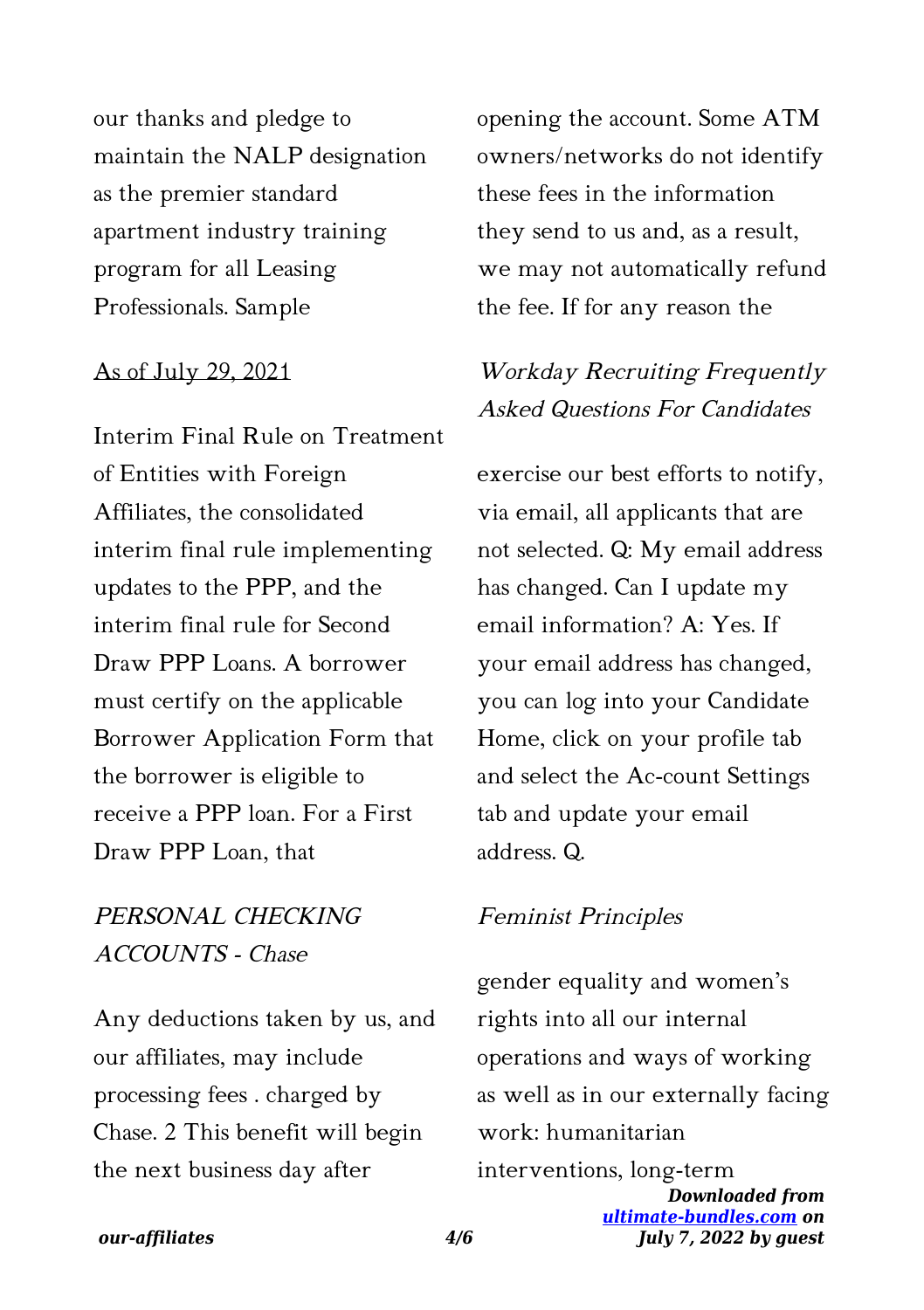development, and policy and campaigning. In the wake of the Haiti Crisis, OCA, like other affiliates, was pushed to deepen our own introspection.

### Licensing Microsoft Office Software

A qualifying third-party device is a device that's not controlled, directly or indirectly, by you or your affiliates (for example, a third party's public kiosk or an employee's personal device). When the primary user is on you or your affiliates' premises, Roaming Use Rights aren't applicable. For example, an employee may not use

# Wholesale Rate Sheet - Fremont Bank

Please refer to our website or contact us for current information. Pricing subject to change without notice 7/1/22 8:36 AM Thursday, July 21, 2022 Tuesday, July 26, 2022 In

observance of Independence Day, Fremont Bank lock desk will be closed Monday, July 4th. Lock Desk will also have an early close on Friday, July 1st at 12pm PST

#### SERVICES - Planned Parenthood

percent of our clients have incomes at or below 150 percent of the federal poverty level. As of December 2013, our more than 700 health centers are operated by 68 affiliates, which have a presence in all 50 states and the District of Columbia (PPFA, 2013a; PPFA, 2013b; PPFA, internal documents). Sexuality Education

#### Worldwide Threat Assessment

*Downloaded from* May 23, 2017 · Our adversaries are likely to seek capabilities to hold at risk US critical infrastructure as well as the broader ecosystem of connected consumer and industrial devices known as the "Internet of Things" (IoT). Security

*[ultimate-bundles.com](https://ultimate-bundles.com) on July 7, 2022 by guest*

#### *our-affiliates 5/6*